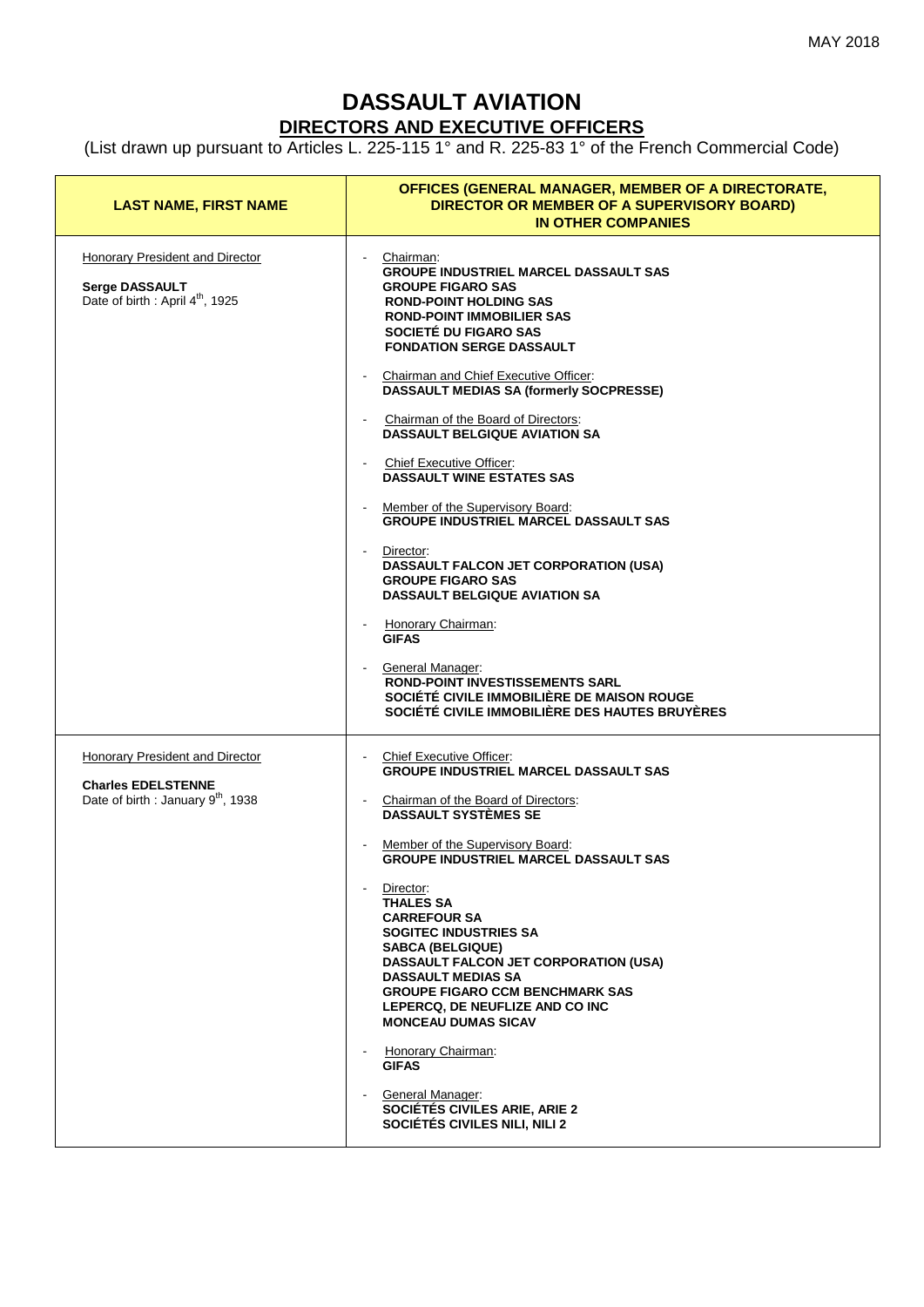| <b>LAST NAME, FIRST NAME</b>                                                                                | OFFICES (GENERAL MANAGER, MEMBER OF A DIRECTORATE,<br>DIRECTOR OR MEMBER OF A SUPERVISORY BOARD)<br><b>IN OTHER COMPANIES</b>                                                                                                                                                                                                                                                                                                                                                                                                    |
|-------------------------------------------------------------------------------------------------------------|----------------------------------------------------------------------------------------------------------------------------------------------------------------------------------------------------------------------------------------------------------------------------------------------------------------------------------------------------------------------------------------------------------------------------------------------------------------------------------------------------------------------------------|
| Chairman and Chief Executive Officer<br><b>Éric TRAPPIER</b><br>Date of birth : June 1 <sup>st</sup> , 1960 | Director:<br><b>THALES SA</b><br><b>SOGITEC INDUSTRIES SA</b><br><b>DASBAT LLC (QATAR)</b><br>Chairman:<br>DASSAULT FALCON JET CORPORATION (USA)<br>DASSAULT RELIANCE AEROSPACE LIMITED (INDE)<br>Director and President:<br>DASSAULT INTERNATIONAL INC. (USA)<br>President:<br><b>GIFAS</b><br><b>ASD</b><br><b>CIDEF</b>                                                                                                                                                                                                       |
| <b>Chief Operating Officer</b><br><b>Loïk SEGALEN</b><br>Date of birth : March 27 <sup>th</sup> , 1960      | Director:<br><b>THALES SA</b><br><b>SOGITEC INDUSTRIES SA</b><br><b>DASSAULT FALCON JET CORPORATION (USA)</b><br>DASSAULT INTERNATIONAL INC. (USA)<br>MIDWAY AIRCRAFT INSTRUMENT CORPORATION (USA)<br><b>DASSAULT BELGIQUE AVIATION SA</b><br><b>SABCA et SABCA LIMBURG (BELGIQUE)</b><br>Board Member:<br><b>GIFAS</b>                                                                                                                                                                                                          |
| Director<br><b>Olivier DASSAULT</b><br>Date of birth : June 1 <sup>st</sup> , 1951                          | Vice-Chairman:<br><b>VALMONDE ET CIE SA</b><br>Vice-Chairman of the Executive committee:<br><b>JOURS DE PASSIONS SAS</b><br>Director:<br><b>DASSAULT MEDIAS SA</b><br><b>GROUPE FIGARO SAS</b><br><b>VALMONDE ET CIE SA</b><br><b>RASEC INTERNATIONAL SAS</b><br>Chairman of the Supervisory Board:<br><b>GROUPE INDUSTRIEL MARCEL DASSAULT SAS</b><br><b>PARTICULIER ET FINANCES EDITIONS SA</b><br>Member of the Supervisory Board:<br><b>RUBIS SA</b><br>General Manager:<br><b>HR FINANCE SAS</b><br><b>SCI ROD SPONTINI</b> |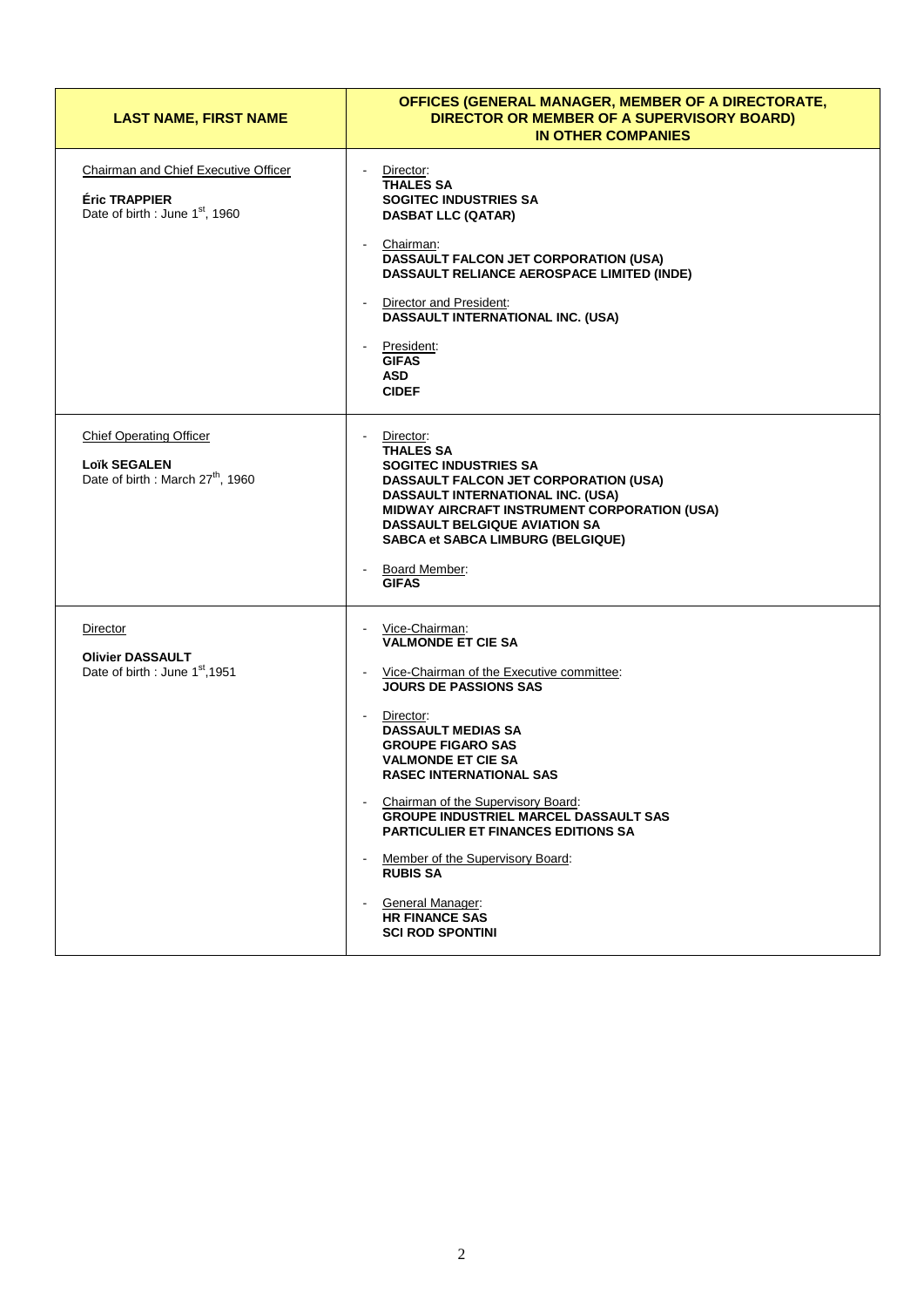| <b>LAST NAME, FIRST NAME</b>                                                          | OFFICES (GENERAL MANAGER, MEMBER OF A DIRECTORATE,<br>DIRECTOR OR MEMBER OF A SUPERVISORY BOARD)<br><b>IN OTHER COMPANIES</b>                                                                                                                                                                                                                                                                                                                                                                                            |
|---------------------------------------------------------------------------------------|--------------------------------------------------------------------------------------------------------------------------------------------------------------------------------------------------------------------------------------------------------------------------------------------------------------------------------------------------------------------------------------------------------------------------------------------------------------------------------------------------------------------------|
| Director<br>Marie-Hélène HABERT<br>Date of birth : April 4 <sup>th</sup> , 1965       | Member of the Supervisory Board:<br><b>GROUPE INDUSTRIEL MARCEL DASSAULT SAS</b><br>Vice-President:<br><b>SERGE DASSAULT FUNDATION</b><br>Director:<br>$\sim$<br><b>DASSAULT SYSTÈMES SE</b><br><b>BIOMÉRIEUX SA</b><br><b>ARTCURIAL SA</b><br>- General Manager:<br><b>H. INVESTISSEMENTS SARL</b><br><b>SCI DUQUESNE</b><br>HDH (CIVILE PARTNERSHIP)<br>Permanent representative of GIMD on the Supervisory Board:<br><b>IMMOBILIÈRE DASSAULT SA</b><br>Member of the Strategic Committee:<br>$\sim$<br><b>HDF SAS</b> |
| Director<br><b>Catherine DASSAULT</b><br>Date of birth: April 23 <sup>rd</sup> , 1967 | Director:<br><b>DASSAULT SYSTÈMES SE</b><br><b>INSTITUT DE L'ENGAGMENT</b><br>Member of the Organization Committee and the Strategic Communications Committee:<br><b>FOUNDATION FOR RESEARCH INTO ALZHEIMER'S DISEASE</b><br>General Manager:<br>$\sim$<br><b>SC TCBD&amp; FILS</b><br><b>SCI GOYA</b><br><b>SC FALKE</b>                                                                                                                                                                                                |